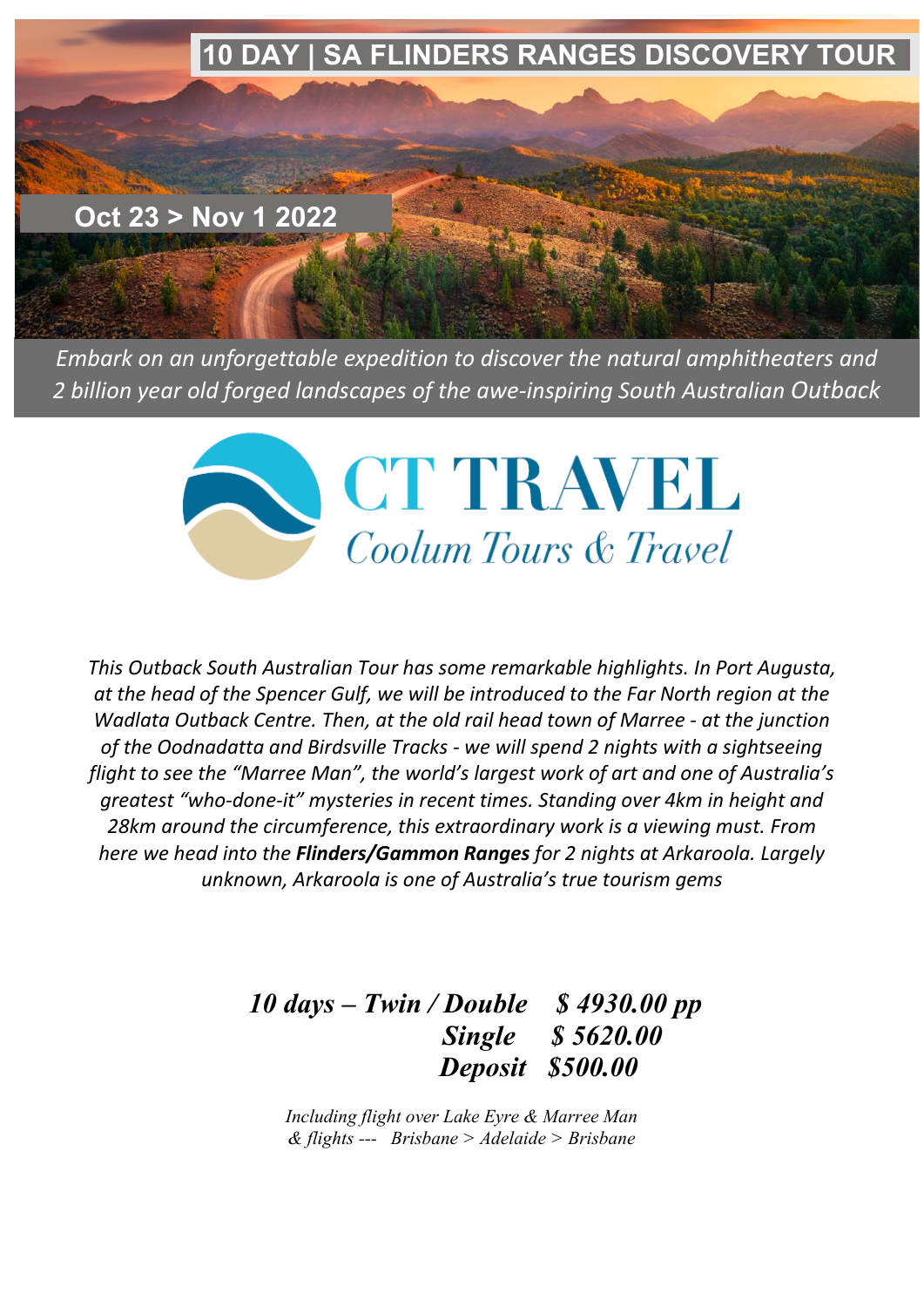Welcome to our 10 day South Australian Tour featuring Adelaide, the Clare Valley, the iconic Marree Hotel (with Outback sightseeing flights) and the *Flinders/Gammon Ranges* in the Far North*.* On arrival our coach will meet us at Adelaide Airport for the transfer to our accommodation in the city center. We have time to rest up before joining the group for a "Welcome dinner" this evening.

# *Adelaide Rockford*

## **DAY 2: (BLD) ADELAIDE > BAROSSA & CLARE VALLEYS Monday 24 October 2022**

After breakfast we enjoy a brief tour of the city of *Adelaide,* with our locally based guide, before heading into *Hahndorf* in the Adelaide Hills. Here we have arranged a short tour of the *Cedars* - the home built in 1908 by the famous Australian artist, *Hans Heysen*. This "Bavarian style" chalet was his base as he painted extensively on site in the hills around *Hahndorf* and in the Flinders Ranges. We enjoy a guided tour of the house and studio before driving through to *Birdwood* where we have arranged a light lunch. Birdwood is also home to the *National Motor Museum* so we will take the opportunity to have a quick look. Then we continue via Williamstown and Lyndoch into the *Barossa Valley*. Our afternoon stop is at *Barossa Chateau* – a stunning building that sits in one of Australia's most important rose gardens of international significance. Combined with Lyndoch Hill, the overall estate covers an impressive 25 acres, 30,000 roses and 5kms of walkways. The Chateau is also home to one of the largest collections of porcelain in Australia.

From the Barossa Valley we continue north through *Riverton* in the fertile Gilbert Valley. It is said that once, back in the 19<sup>th</sup> Century, 1200 men drove their 8000 bullocks through this north/south corridor to the port at Adelaide. On arrival into Clare, we book into the *Clare Country Club Resort. (Breakfast & dinner in the motel/Light lunch included)*

*Clare Country Club Resort, Clare – 2 nights*

# **DAY 3: (BLD) CLARE VALLEY** > BUNGAREE STATION **Tuesday 25 October 2022**

Established in 1841, *Bungaree Station* became the headquarters of an extensive sheep station with 100 thousand merino sheep by the 1880s.

Today, over 175 years later, it is an efficient mixed farm run by the descendants of the original founder, G.C. Hawker. Consequently, Bungaree Station is not a museum, but rather a living record of rural Australia since 1841. One of the owners will take us on a most interesting tour of the buildings with family insights into the farms history. Country hospitality is at the forefront of our visit as we are treated to morning tea and also lunch of lamb and rosemary pie followed by a sweet treat with tea and coffee. This afternoon we visit *Martindale Hall.* Step back in time to the days of gracious living on a large pastoral estate late in the 1800's to early 1900's where a rumored 14 servants (4 of which lived in the hall) were on call 24 hrs a day to look after the needs of two people! Such was the extravagant upper-class lifestyle of the wealthy pastoralist!!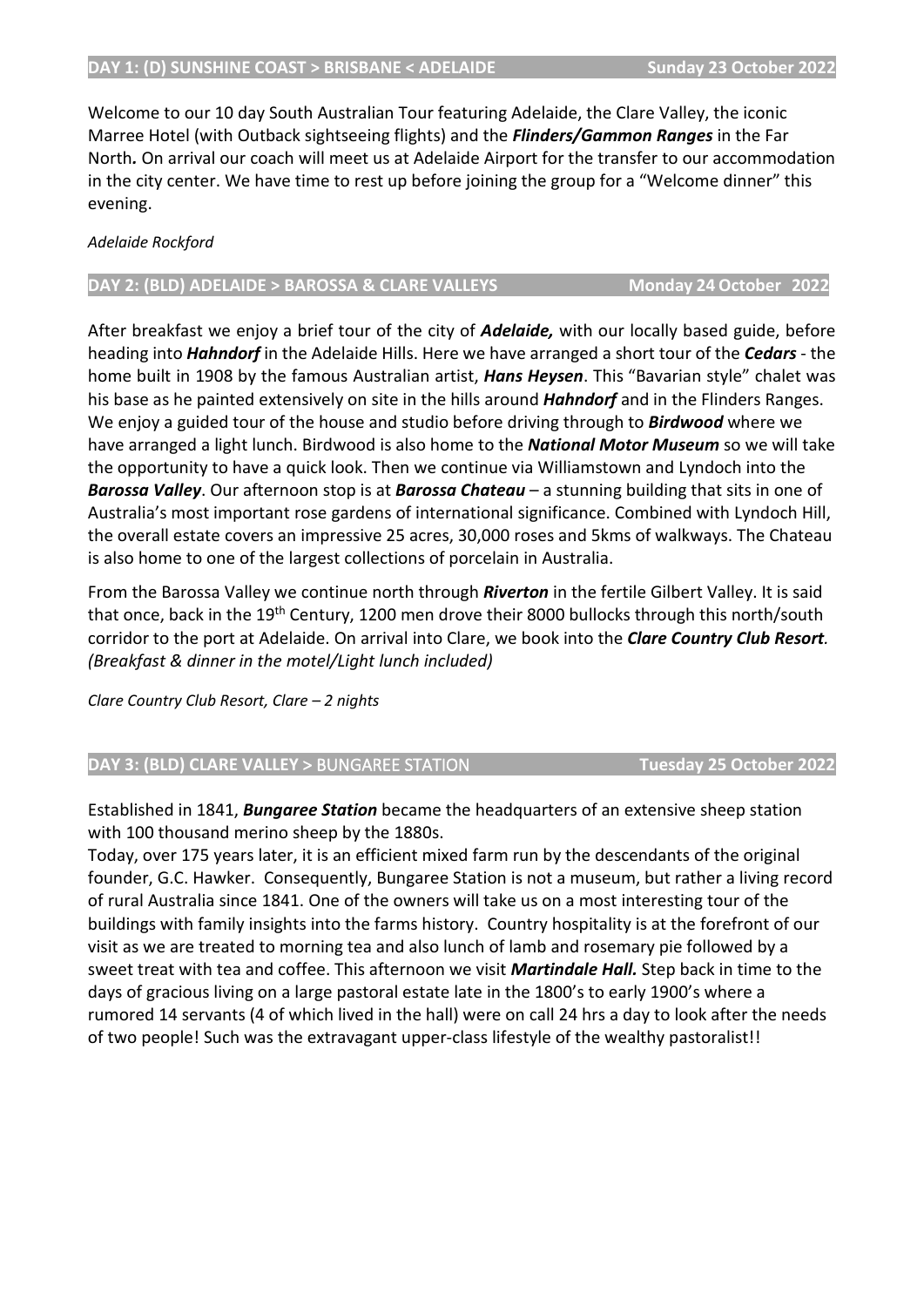#### **DAY 4: (BLD) > PORT AUGUSTA Wednesday 26 October 2022**

Today we travel over to the coast via *Horrocks Pass* on the way to our lunch stop in *Port Augusta* at the top of the Spencer Gulf. There is a wonderful outback interpretative center here called the *Wadlata* which provides a great introduction to visitors to the remote north and northwest of South Australia. We have a look through the Centre and a light lunch before a visit to the *Australian Arid Lands Botanical Gardens*. It's a stunning story of survival – how the thousands of highly evolved plant communities, have specially adapted to thrive in extreme temperatures and decade lasting droughts.

*Standpipe Golf Motor Inn Port Augusta - 1 night*

### **DAY 5: (BLD) PORT AUGUSTA > MARREE THE THURSDAY OCTOBER 2022**

This morning we travel into the *Southern Flinders Ranges* through the *Pichi Richi Pass*. We will cross the famed *Goyders Line* that was marked on the map in 1865 by Surveyor General George Woodroffe Goyder to delineate drought affected country. The line became an important factor in settlement planning in this State, being regarded as an indication of the limits of the lands considered safe for agricultural development. As we will see from the many ruins on the *Wilochra Plain*, many early settlers didn't take Goyders advice! An excellent example is *Kanyaka Homestead* just south of Hawker. From here we continue to Hawker and then onto *Farina Station,* just north of *Lyndhurst,* for our packed lunch and for a look at the ruins. Then its onto *Marree* – a remote town at the junction of the *Oodnadata and Birdsville Tracks* – it will be a great experience staying at the *Marree Pub* (in en-suited cabins), enjoying a sightseeing flight *(1.5 hrs to see Marree Man & Lake Eyre included)* as well as the local hospitality.

*Marree Hotel – ensuite cabins – 2 nights*

#### **DAY 6: (BLD) MARREE > LAKE EYRE FLIGHT Friday 28th October 2022**

*Marree* is the gateway to the desert regions of the Far North. It is ideally situated southeast of Lake Eyre, at the end of the bitumen road and the start of the Oodnadatta & Birdsville Tracks. The sheer magnitude of the *Kati Thanda-Lake Eyre Region* is breathtaking. *Our flight (1.5 hours) crosses over the Dog Fence, the Marree Man and onto Kati Thanda-Lake Eyre South and up through to the Southern tip of Kati Thanda-Lake Eyre North and Belt Bay, the lowest point on mainland Australia. From here we pass Silcrete Island and Dalhunty Island. After following the Warburton Groove north, we now track east to the Cooper Creek Inlet then down through Madigan Bay returning to Marree via Goyders Channel. The myriad of colours emblazoned in patterns of ochre and pink algae create an amazing kaleidoscope of colour. With water, the reflections are breathtaking. ARID AIR, who have experienced, professional pilots with extensive knowledge of the South Australian Outback region will provide us with a stunning sightseeing flight in their quality, high wing aircraft where everyone gets a window seat.* And tonight is *"Darts Night"* in the pub where the local community gather to let their hair down – and we are invited!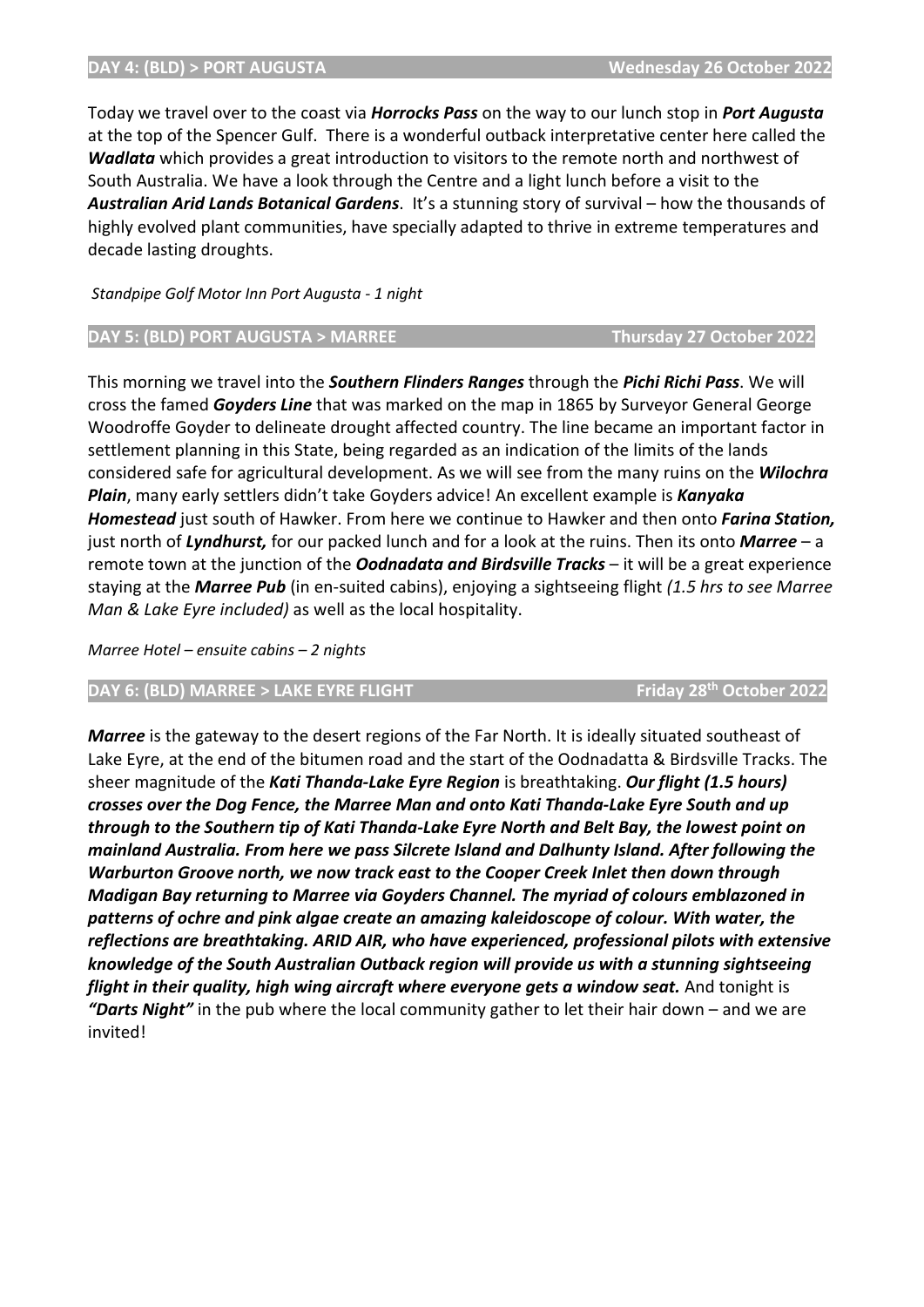We have lunch on arrival and then a free afternoon. At night there is a chance to visit Australia's largest privately owned *Astronomical Observatory*. Tours of the Universe from this facility and the "star chairs" provide a unique experience for the traveler that is normally only available to scientists and astronomers …… *(entry own cost/depends on local weather conditions).*

*Arkaroola Wilderness Sanctuary – 2 nights*

### **DAY 8: (BLD) ARKAROOLA Sunday 30 October 2022**

This morning we take the incredible *4WD 'Ridge Top Tour'* driving along mine tracks winding through some of Australia's most rugged mountains. Visit 'Crystal Candy Mountain', Mt Painter, Yundnamutana Gorge and Sillers Lookout with awe inspiring views extending more than 80 kms over Lake Frome. The scenery from this pinnacle is so breathtaking you'll find yourself comparing it to the grandeur of the Grand Canyon! Returning for lunch, you'll have the afternoon free to enjoy the area. Take the Echo Camp Back Track Tour or a 35minute scenic flight over the Gammon Ranges (own expense).

Take a self-guided walk or perhaps just kick back and relax.

## *Arkaroola Wilderness Sanctuary*

**DAY 9: (BLD) ARKAROOLA > WILPENA POUND > PORT AUGUSTA Monday 31 October 2022**

We have an early breakfast this morning before our travel day ahead. We travel into the Southern Flinders Ranges, spending some time around *Wilpena Pound* including a stop at *Brachina Groge* and the *Flinders Ranges Visitors Centre*. There will also be time for an optional 30-minute flight over Wilpena Pound. After a great day of sightseeing, we head back to *Port Augusta* for our final night on tour.

*Standpipe Golf Motor Inn Port Augusta 08 86424033 – 1night*

# **DAY 10: (B) PORT AUGUSTA > ADELAIDE > HOME Tuesday 1 November 2022**

After breakfast this morning we return to *Adelaide* to connect with our flight to Brisbane where our coach will be waiting to transfer you home.

What an amazing adventure we have experienced together over the past 10 days! You have achieved a remarkable feat traveling this vast yet rewarding landscape. Spending your days uncovering the lively and diverse communities with their rich and industrious history. Being captivated by the isolation of the ancient lands painted with raw beauty. All the while making ever lasting friendships with your fellow explorers as the distant horizon streamed by. The Australian Outback is truly a most enchanting place to visit, and you can now return home feeling like you have truly accomplished an extraordinary adventure!